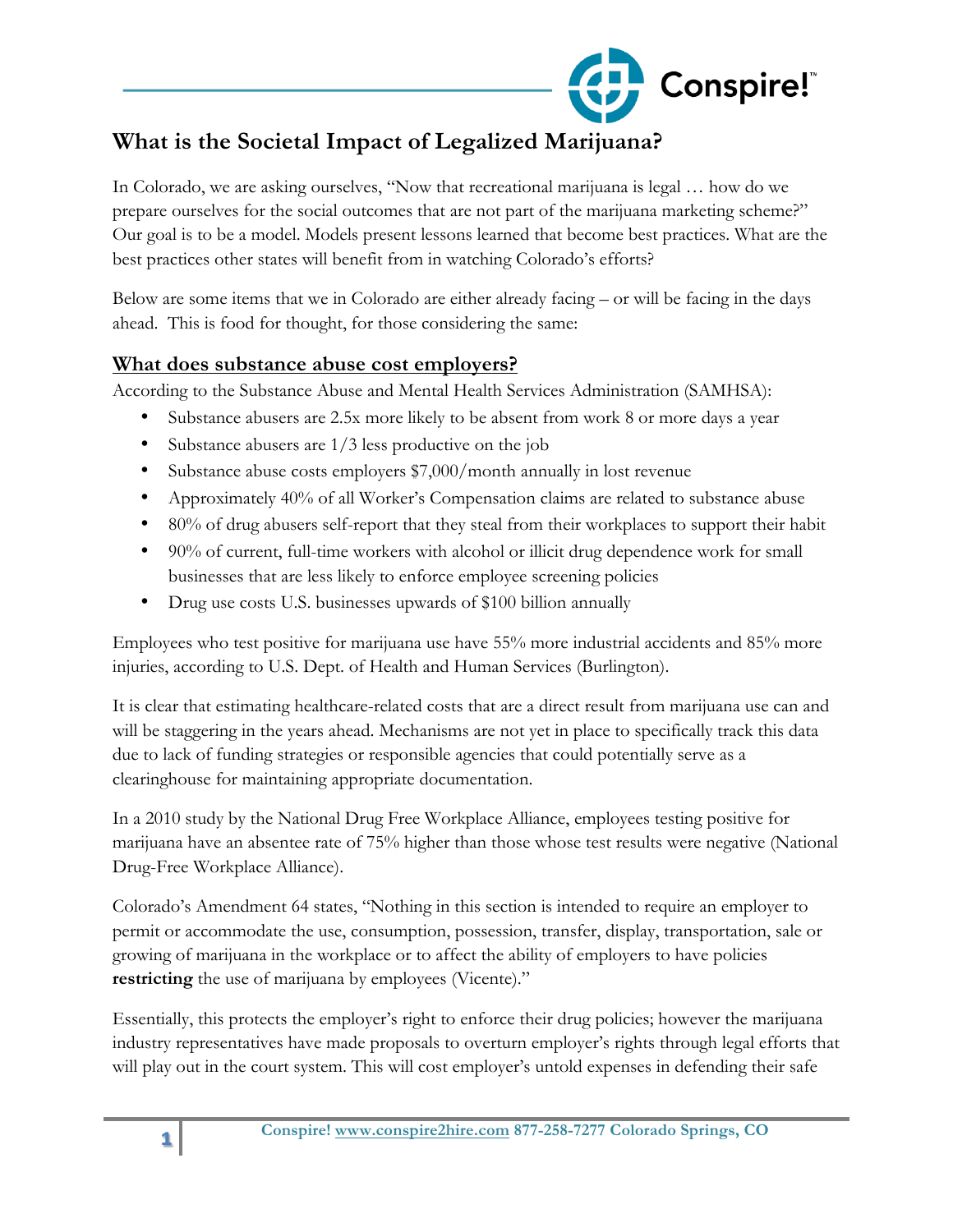and drug free workplace policies against those who intend to create new precedents in favor or employee drug use (Ryan).

## **Social costs to the community**

**Tobacco** is legal and regulated. Its use is also our nation's No. 1 cause of preventable death. Tobacco use costs our country at least \$200 billion annually — which is about 10 times the amount of money our state and federal governments collect from today's taxes on cigarettes and other tobacco products (CDC)

**Alcohol** is legal and regulated. Its use is our nation's No. 3 cause of preventable death, behind dietrelated illness. Alcohol use costs our country at least \$185 billion annually — which is also roughly 10 times the amount of money our state and federal governments collect from today's taxes on the substance (HHS)

**Marijuana:** According to the 2010 **National Study on Drug Use and Health** (NSDUH)

- *Marijuana accounted for 4.5 million of the estimated 7.1 million Americans dependent on or abusing illicit drugs*
- In 2009, approximately 18 percent of people aged 12 and older entering drug abuse treatment programs reported marijuana as their primary drug of abuse
- 61 percent of persons under 15 reported marijuana as their primary drug of abuse

We cannot currently estimate the costs of legal recreational marijuana when it comes to prevention, addiction, treatment and recovery. Best practices are not yet known, no medications help with treatment, we have many years ahead of us before we know what works and we will spend millions of dollars before we figure it out.

In fiscal year 2012, the State of Colorado collected \$5.4 million in sales tax on "medical marijuana" purchases. This sounds great — until you consider that Colorado also experienced a \$5.7 million budget shortfall because of medical marijuana regulation (Gallagher).

The budget shortfall meant a great deal of regulation simply didn't happen. Though Colorado policymakers agreed 55 full-time state employees would be sufficient to regulate medical marijuana, the state received revenues to employ only 15 full-time employees.

Barbara Brohl, executive director of the Colorado Department of Revenue, stated, "The funding model just didn't work. And, as a result, the division wasn't able to perform the regulatory and oversight functions it was created to do."

A growing trend that OBGYN providers are seeing is wide-spread marijuana use amongst pregnant women to treat nausea. Studies show that cannabis easily crosses the placental barrier to the fetus. Babies can test positive for marijuana up to 3 weeks after birth. Cannabis is excreted in breast milk, and can interfere with fetal brain development. For children who were exposed to marijuana in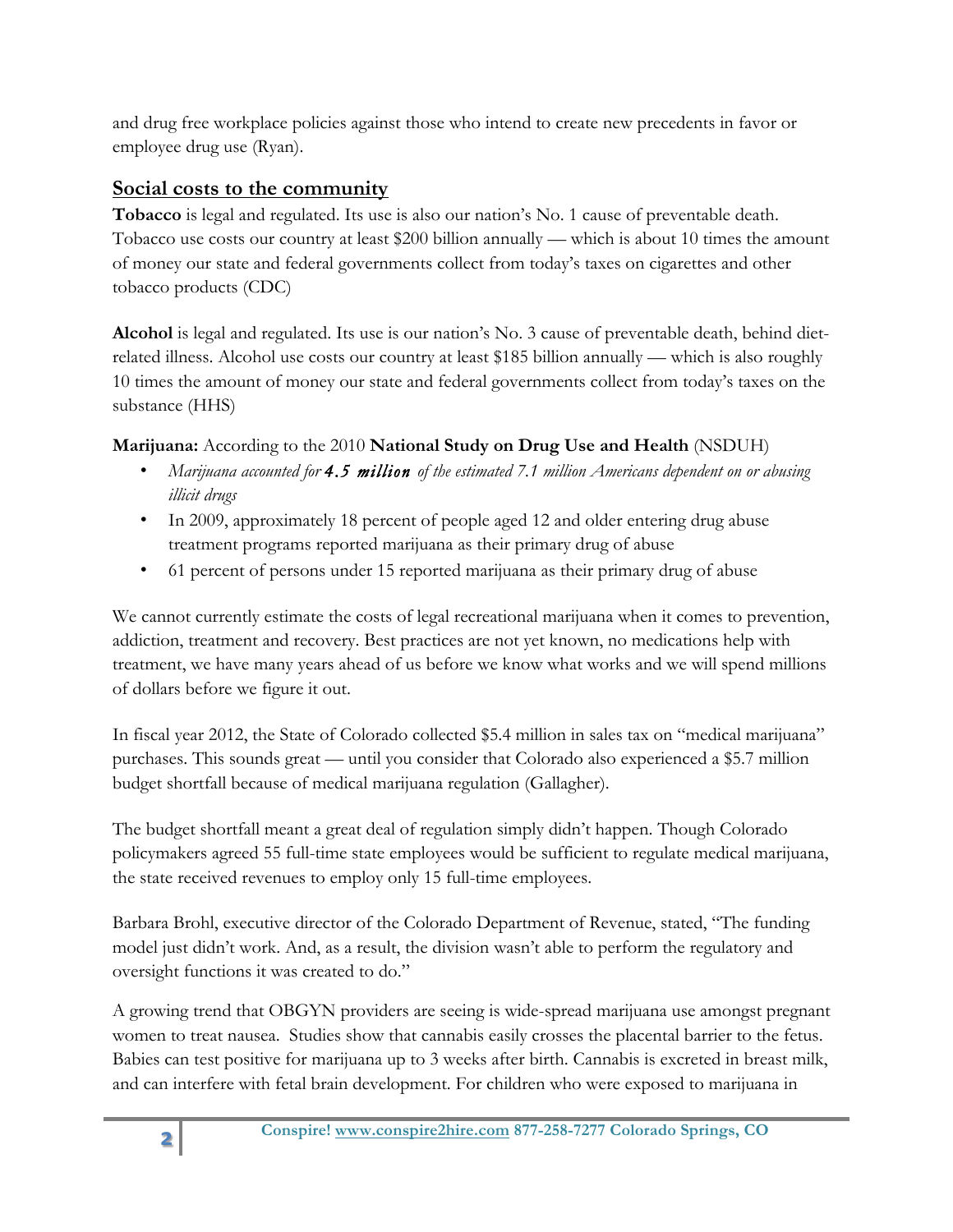utero, we see hyperactivity disorder at 10 years of age (Jaques). At 12 years of age, children who were exposed in utero struggle with higher cognitive processes and suffer early onset depression, mental illness (Goldschmidt). These issues will contribute to further social costs for treatment and special education needs.

Another social cost we face is the increased number of applications for public assistance. It is not simply the individual who tests positive for marijuana and is fired, Colorado has seen a significant spike in out-of-state transfers who cannot find work. In other words, Colorado is attracting those who move to the state in order to use recreational marijuana legally, but without secured jobs, the Colorado Department of Human Services has been deluged with requests for public assistance that one employee called "a crushing load". Food banks are preparing for a burden like they have never seen in the state's history.

Additionally, local law enforcement agencies are strapped for funding to provide road side sobriety testing that includes blood draws for marijuana impairment. Consider that drivers have a two-fold risk of crashes while driving marijuana impaired. In a recent national Healthy Kids survey, 11% of kids say they have driven impaired in the last week (NIDA). In both Colorado and Washington, law enforcement reports that marijuana impairment is on the rise, however they do not have the resources to test or track numbers – therefore the data is incomplete as to the social impact, direct burden and related costs.

Yet another item of concern is the regulatory costs pertaining to safe products. Whether this refers to grow operations, edibles, safety packaging or promoting products to adolescents, marijuana is not currently subject to the same standards as tobacco or alcohol and is without any oversight jurisdiction. The Food and Drug Administration is not responsible for safe marijuana products at the federal level, so what are the states to do? In Colorado it is the Department of Revenue that has oversight of recreational marijuana. What does the Department of Revenue know about such issues as inspection for molds, pesticides, herbicides and additives or child-proof packaging laws? Since there is not a plan for recreational marijuana to generate funding for these issues, it is incumbent upon the state budget office to create solutions from the General Fund, effectively taking needed monies from schools, road improvement projects, parks, public safety, etc. Again, it will take years to understand the social and fiscal impact to the state.

### **Direct healthcare costs**

We must consider the long-term outcomes of healthcare associated costs with increased marijuana consumption. In a 2014 public health symposium sponsored by Denver Public Health, a few highlights included the following concerns (these are not comprehensive):

### **Marijuana Users & Cancer Risks** (Bowles) (Mehra) (Callaghan) (Marks)

- Smoke contains hundreds of combustion products that increase risk of cancer among users
- Marijuana users are at risk for increased lung cancer
- Increased oral and tongue cancer risks persists for those who smoke marijuana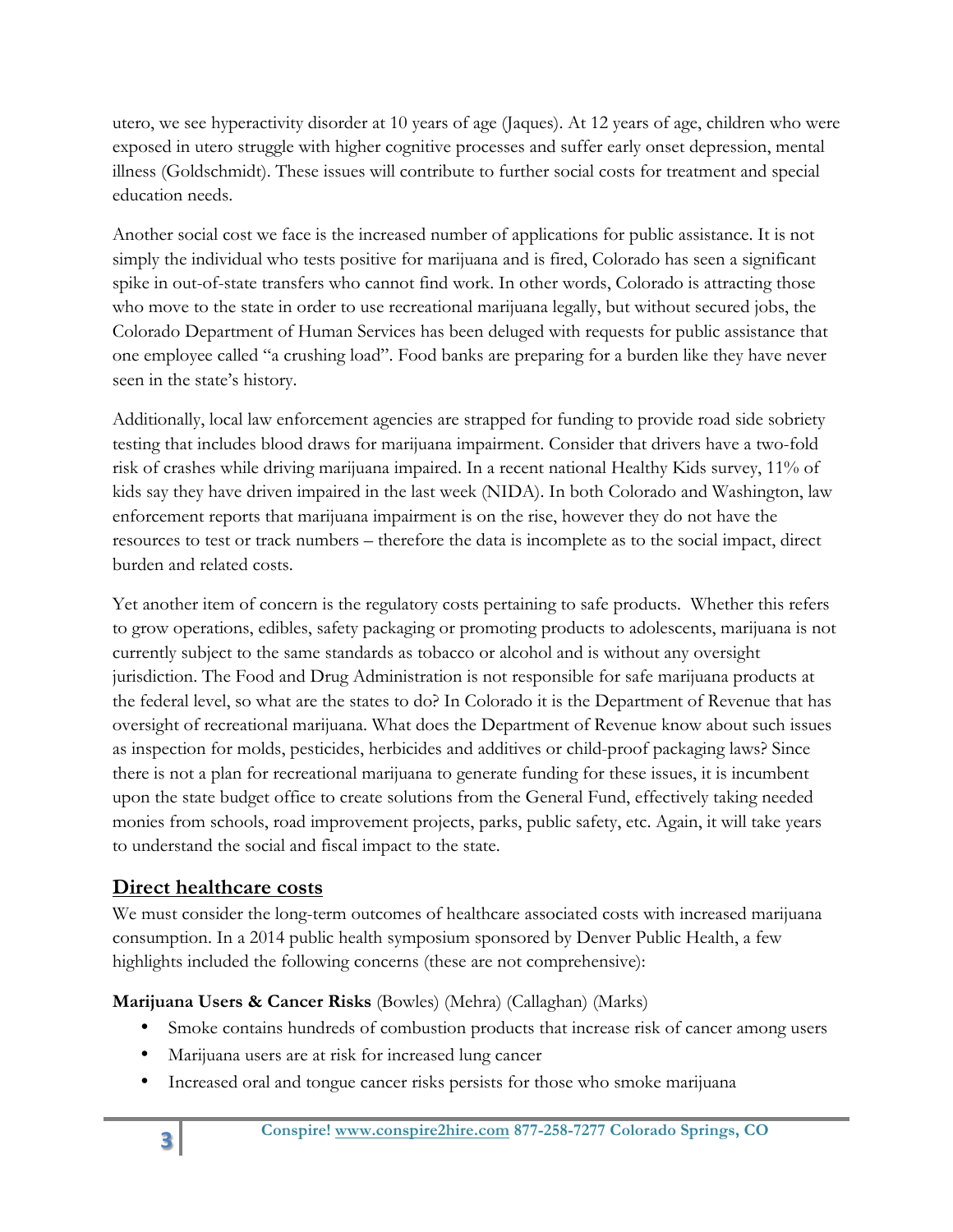**Marijuana Use & Heart Disease, Stroke & Lung Disease** (Mittleman) (Frost) (Wolff) (Barber)

- Acute increases in heart rate and blood pressure; myocardial infarction risk within first hour after use
- Cerebral narrowing increases risk of stroke
- 2x risk of bronchial disease and chronic obstructive pulmonary disease (COPD), lung cancer
- Decreased lung function

## **Marijuana Use & Mental Health** (Burns) (Meier, Persistent cannabis users show

neuropsychological decline from childhood to midlife) (Lev-Ran) (Moore) (Hayatbakhsh) (VanLaar)

- Early onset of schizophrenia for adolescents 2-3x higher
- Shortened time to psychosis and psychotic episodes  $-40\%$  higher (all users)
- Structural brain changes to hippocampus long-term (adult and adolescent)
- Neuropsychological decline, cognitive decline (adolescents), IQ loss
- $17\%$  increased risk for depression all users
- Increased anxiety and depression for all users

# **Unintentional Exposure in Children** (Want) (Wang)

- Marijuana poisonings amongst children has spiked for ER visits to Children's Hospital Colorado.
- 1-3 children/month since 2009 total 985 exposures
- Symptoms show up 2-24 hours after exposures and last from hours to 4 days
- Edibles are greatest risk factor. We set lowest standards for packaging possible by law
- Only states with legalized medical marijuana have had child exposures

# **Future Costs**

Studies show that when young people perceive less risk involved in an activity, their participation in that activity increases. According to the Monitoring the Future Survey of 2013, 60% of high school seniors say that marijuana is not harmful. Directly related to social messaging that marijuana is "safe",  $1/3$  of high school seniors report smoking marijuana in the past year and 6.5% of high school seniors report they smoke marijuana daily. For the first time, marijuana use is higher than tobacco use amongst teens in the U.S (Johnston).

MRI scans of the corpus callosum, the bundle of fibers connecting the two brain hemispheres, allowing the two hemispheres to communicate and work in a coordinated way have been compared among young adult males who smoked marijuana daily (and started at an average age of 15 yrs) along with age-matched non-users (Arnone).

The scan of the daily user shows thinner corpus callosum fibers than the scan of the non-user indicating that there are white matter integrity issues for the daily user. This means structural changes to the brain. Structural changes to the brain: These changes in brain structure (especially the hippocampus) in people exposed to marijuana during adolescence are significant to long-term success.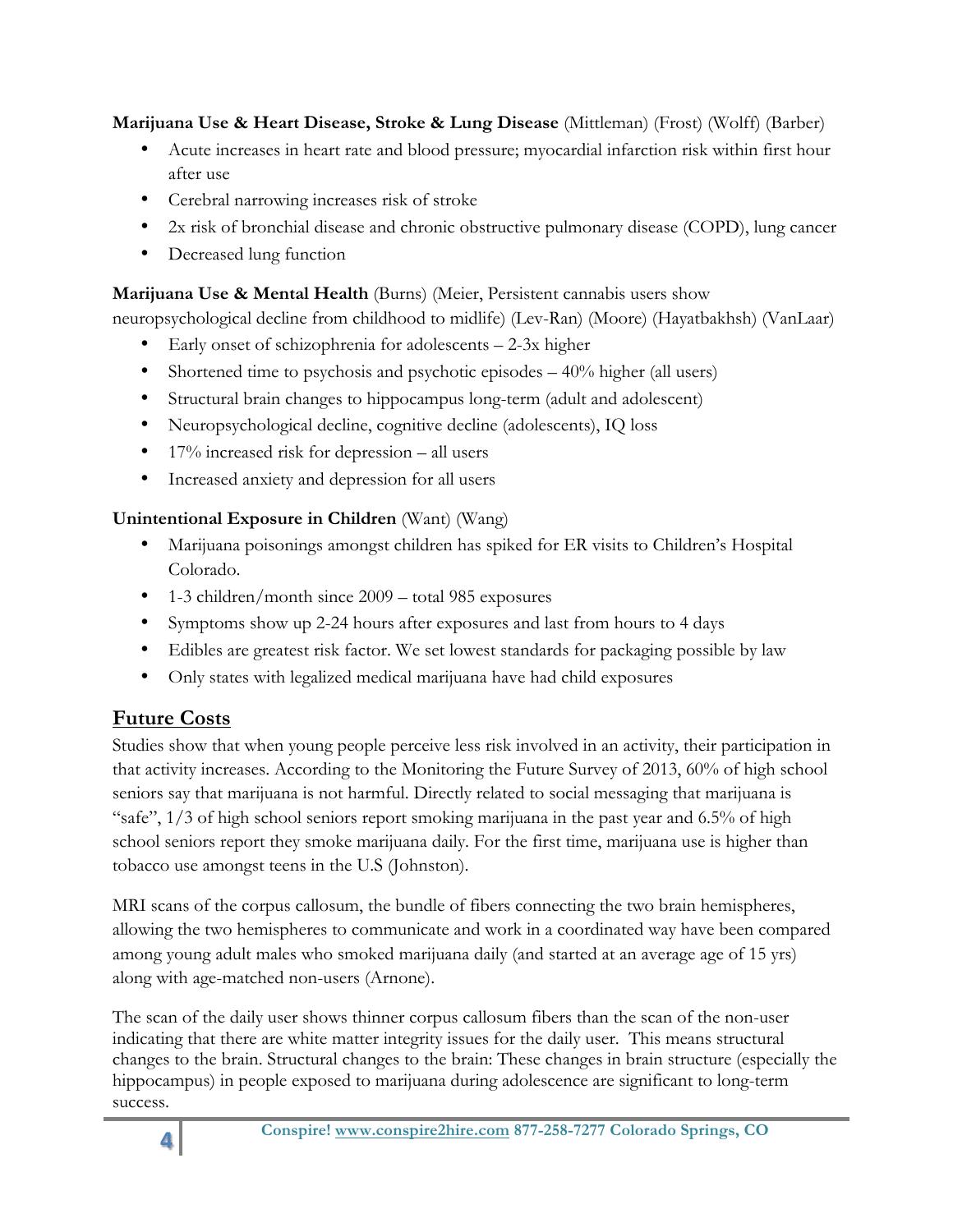Ultimately, what does this mean? Persistent, dependent use before age 18 causes lasting harm to intelligence, attention and memory. For example, poorer communication across different parts of the brain that need to work together for proper cognitive may cause cognitive disorders such as schizophrenia.

Adolescents who use marijuana before the age of 18 are 2-4 times more likely to develop symptoms of psychosis in early adulthood than those who do not. This finding has been replicated at least eight times and persists after controlling for many possible confounding variables, such as family history, other substance use and socioeconomic status. These studies have involved thousands and thousands of people over generations and in several populations and countries.

Longitudinal studies in Amsterdam have shown that chronic adolescent use of marijuana may result in as much as 8 points of IQ loss that are not re-gained throughout the individual's lifetime. While 8 IQ points may not sound like a lot … on a scale where 100 is the mean, a loss from an IQ of 100 to 92 represents a drop from being in the 50th percentile to being in the  $29<sup>th</sup>$ . Higher IQ correlates with higher education and income, better health and a longer life. Somebody who loses 8 IQ points as an adolescent may be disadvantaged compared to their same-age peers for years to come (Meier, Persistent cannabis users show neropsychological decline from childhood to midlife).

Consider these findings for the impact of marijuana on adolescent users:

- Early onset of schizophrenia for adolescents is 2-3x higher
- Shortened time to psychosis and psychotic episodes is 40% higher
- Neuropsychological decline and cognitive decline that is not recovered
- 17% increased risk for depression and anxiety
- Less school achievement and increased high school drop-out rates
- Increased risky sexual behaviors, such as not using a condom
- Psychologically and physically addictive with 1 in 6 adolescents developing marijuana dependence syndrome
- Aggression and withdrawal frequently including restlessness, nervousness, agitation and insomnia
- Accidents are the leading cause of death for adolescents, and marijuana use predicts an increased risk of accidents by 30%, particularly when driving
- Marijuana has acute, sub-acute and long-term effects on cognition and memory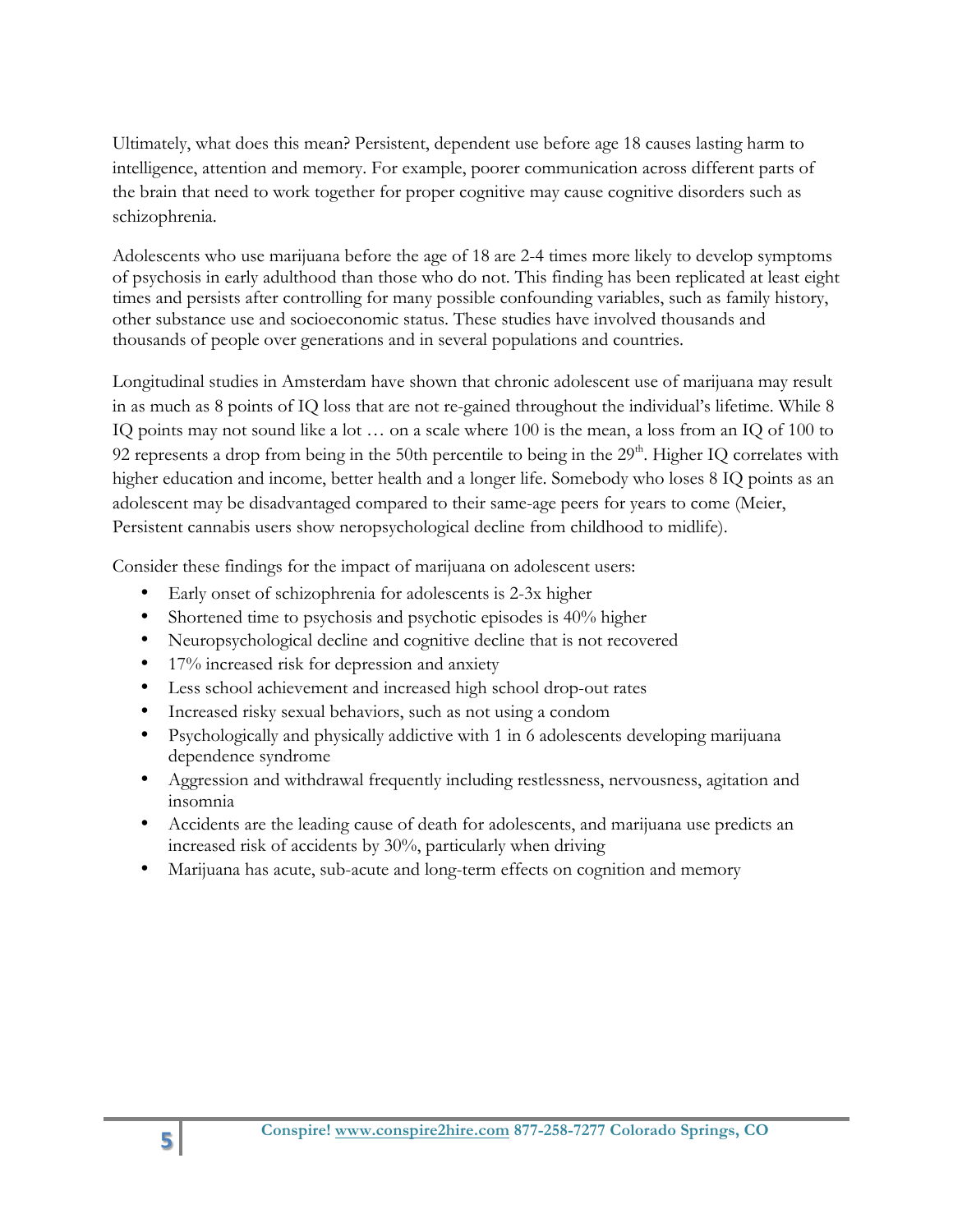#### **BIBLIOGRAPHY**

- Arnone, Barrick, Chengappa. "Corpus callosum damage in heavy marijuana use: Preliminary evidence from diffusion tensor tractography and tract-based spatial statistics." *NeuroImage* (2008): 41:1067-1074.
- Barber. "Cannabis, ischemic stroke and transient ischemic attack: a case-control study." *Stroke* (2013): 44:2327-2329.
- Bowles. "The intersection between cannabis and cancer in the U.S." *Critical Review in Oncology and Hematology* (2012): 83:1-10.
- Burlington, D. Bruce. *Testimony on Federal Workplace Drug-Testing*. Washington D.C.: DHHS, 1998.
- Burns, J. "Pathway from cannabis to psychosis: A review of evidence." *Frontiers in Psychiatry* (2013): 4:128?1?12.
- Callaghan. "Marijuana use and risk of lung cancer: a 40 years cohort study." Cancer Causes and Control (2013): 24:1811-1820.
- CDC. Centers for Disease Control. 2007. 4 April 2014. <www.cdc.gov/tobacco/data\_statistics/fact\_sheet>.
- Frost. "Marijuana and long-term mortality among survivors of acute myocardial infarction." *American Heart Journal* (2013): 165:170-175.
- Gallagher, Dennis. *Medical Marijuana Licensing*. Denver: Office of the City Auditor, 2013.
- Goldschmidt. "Effects of prenatal marijuana exposure on child behavior problems at age 10." *Neurotoxicol* (2000): 325-336.
- Hayatbakhsh, M. "Cannabis and anxiety and depression in young adults: A large prospective study." American Academy Child Adolescent Psychiatry (2007): 408-417.
- HHS. *The Economic Costs of Alcohol Abuse*. Washington D.C.: National Institute of Health, 2000.
- Jaques, S. "Cannabis, the pregnant woman and her child: weeding out the myths." *Perinatology* (2014):  $1 - 8$ .
- Johnston, L. *Key Findings on Adolescent Drug Use*. Ann Arbor: NIDA, 2013.
- Lev-Ran, S. "The association between cannabis use and depression: a systematic review and metaanalysis of longitudinal studies." Psychological Medicine (2014): 44:797-810.
- Marks. "Association of marijuana smoking with oropharyngeal and oral tongue cancers." *Cancer Epidemiology, Biomarkers and Prevention* (2013): 23:160-171.